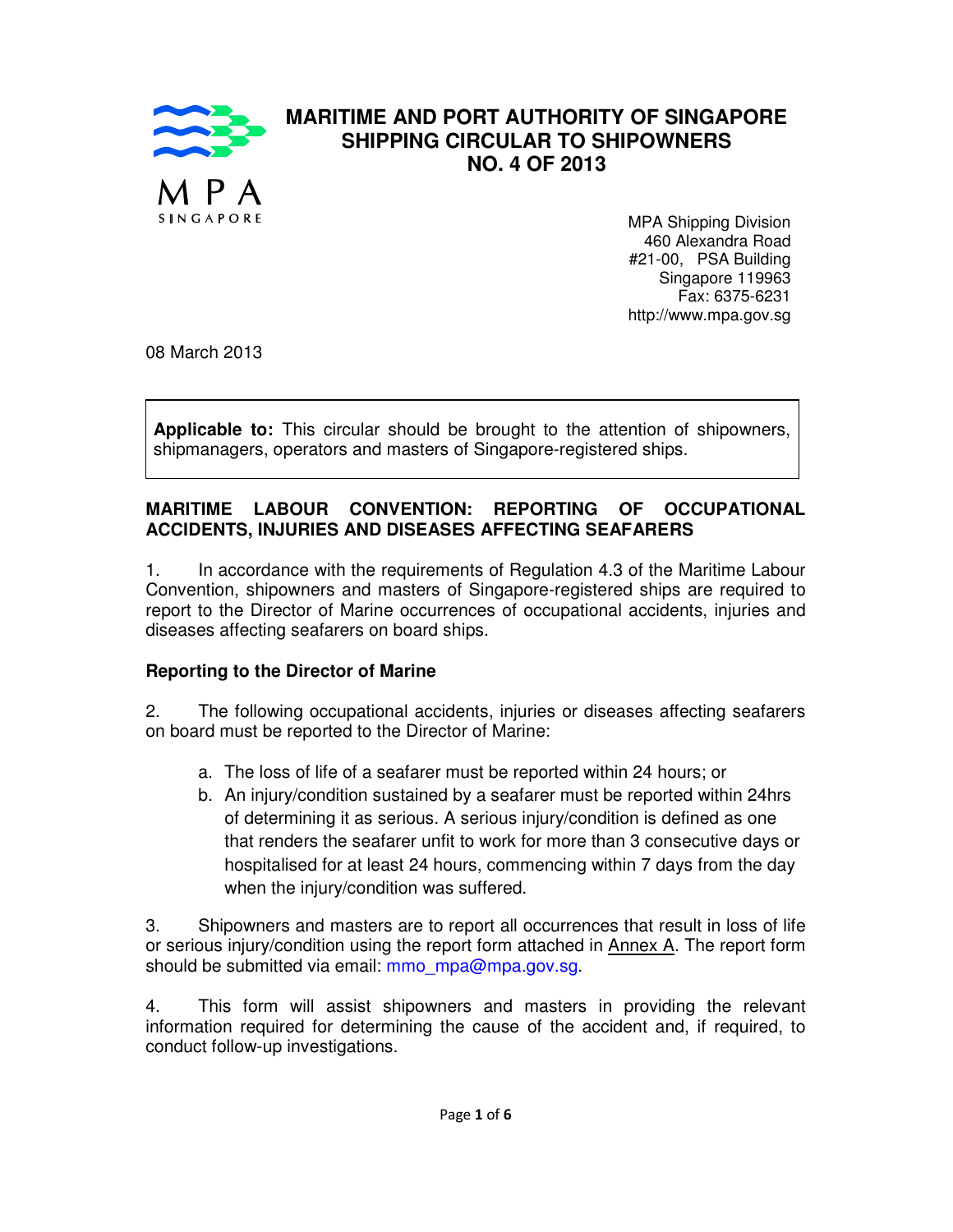5. There may be instances where it is not possible for reasons beyond the control of shipowners or the masters to send a detailed report within 24 hours for occupational accidents, injuries or diseases resulting in loss of life or serious injury/condition. For such instances, shipowners or masters should, at a minimum, send a notification of the occurrence to the Director of Marine by the most expeditious means (including email notifications via mmo\_mpa@mpa.gov.sg) and, as soon as possible thereafter follow up with the complete report. Such a notification should contain the following details:

- a. Ship's name and IMO number
- b. Date and time of occurrence
- c. Brief account of the occurrence, including injuries/conditions suffered, location of occurrence on board and medical treatment administered
- d. Personnel Involved
- e. Ship's location at time of occurrence
- f. Immediate action taken in response to the occurrence

## **Notification to the Director of Marine**

6. Besides occurrences resulting in loss of life or serious injuries/conditions, shipowners and masters are to notify the Director of Marine all other types of occupational accidents, injuries or diseases affecting seafarers within 3 calendar days. Notification can be done via email (mmo mpa@mpa.gov.sg) and should contain the following details:

- a. Ship's name and IMO number
- b. Date and time of occurrence
- c. Brief account of the occurrence, including injuries/conditions suffered, location of occurrence on board and medical treatment administered
- d. Personnel Involved

# **Reporting to the Ministry of Manpower (MOM)**

7. The Work Injury Compensation Act (WICA) provides injured employees with a means to settle compensation claims. For the purposes of providing compensation to seafarers, employers are required to report occupational accidents to MOM.

8. The seafarer's employers are required to report to MOM via iReport (http://www.mom.gov.sg/ireport) within 10 days of an occurrence:

- a. Of an occupational accident where it results in the death of a seafarer; or
- b. Of an occupational accident where it renders a seafarer unfit for work for more than 3 consecutive days or hospitalised for at least 24 hours; or
- c. Of a seafarer contracting an occupational disease.

More information can be found on this MOM site: http://www.mom.gov.sg/workplacesafety-health/incident-reporting/Pages/default.aspx.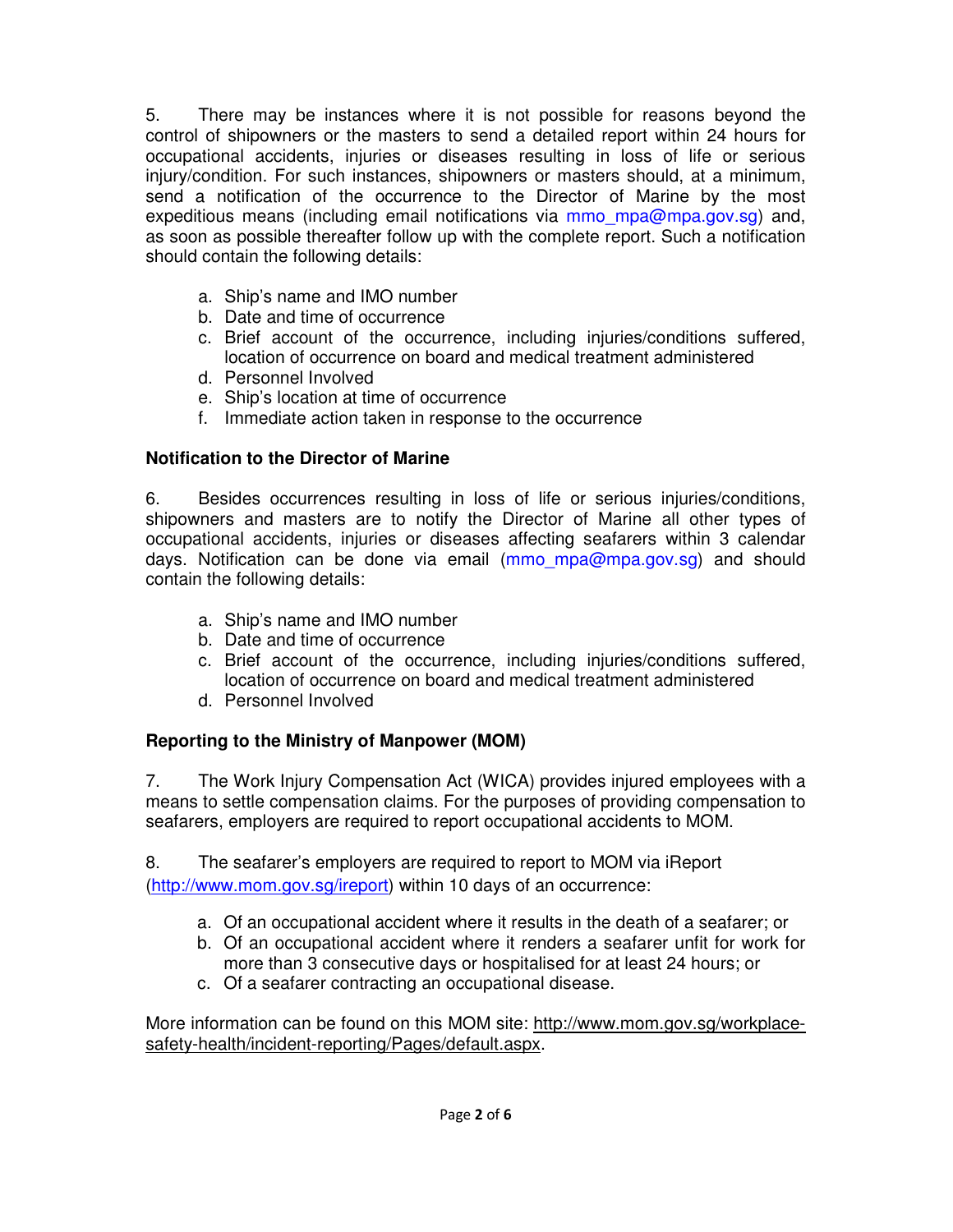# **Shipping Circular No. 4 of 2007**

9. This Circular complements MPA Shipping Circular No. 4 of 2007 which is still in force. Shipping Circular No. 4 of 2007 focuses on reporting of accidents involving a ship, which may not result in injuries to seafarers. This Circular focuses on reporting of occupational accidents, injuries or diseases involving seafarers on board.

10. Any queries regarding this circular should be addressed to:

- Mr Benjamin Wong (Email: Benjamin K L WONG@mpa.gov.sg; Tel: 6375 6216);
- Ms Irene Goh (Email:Irene\_T\_L\_GOH@mpa.gov.sg; Tel: 6375 6225); or
- Mr Glendon Goh (Email: Glendon\_GOH@mpa.gov.sg; Tel 6375 6268).

CHEONG KENG SOON DIRECTOR OF MARINE MARITIME AND PORT AUTHORITY OF SINGAPORE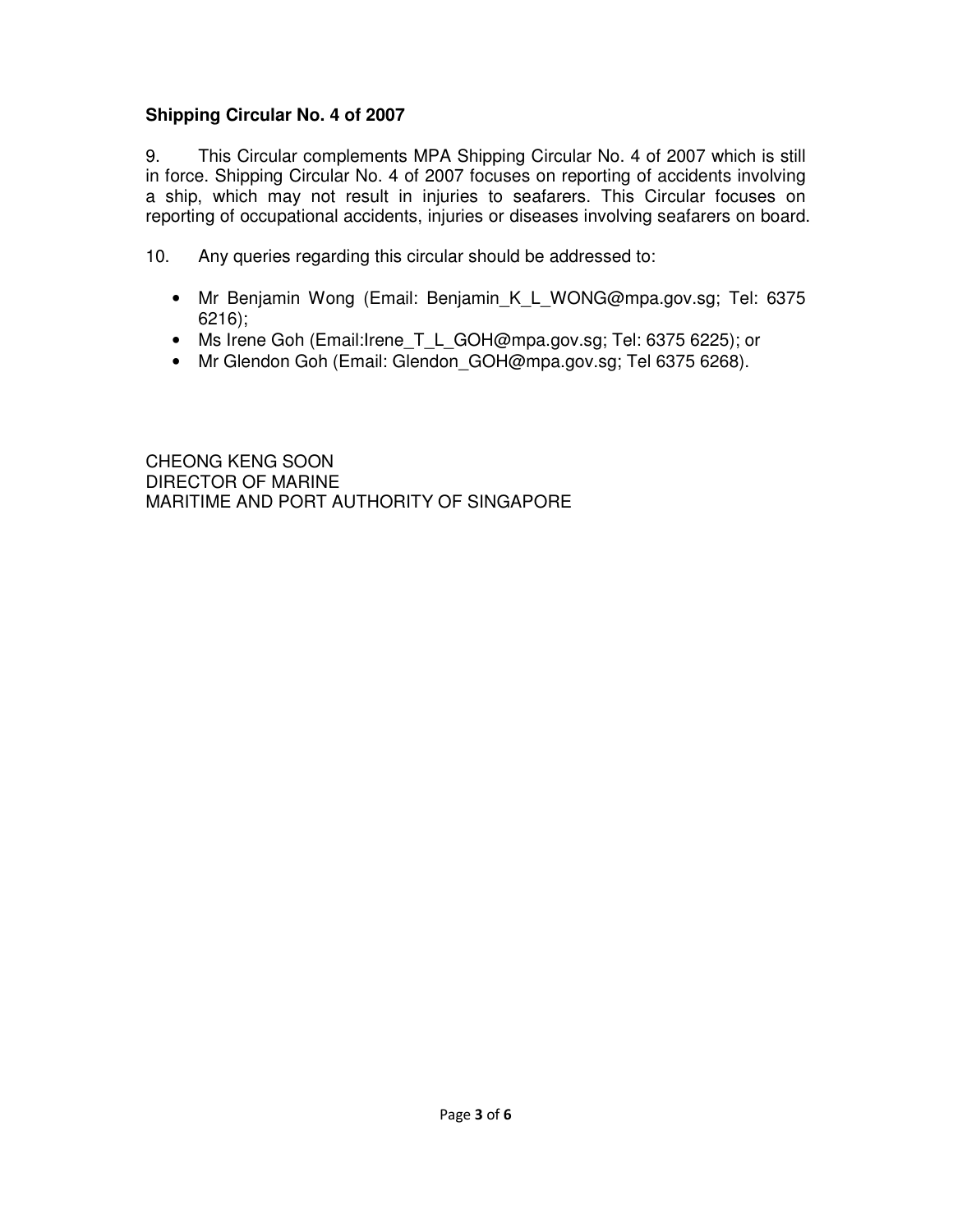### **REPORT FORM: OCCUPATIONAL ACCIDENTS, INJURIES AND DISEASES AFFECTING SEAFARERS ON BOARD**

(To be submitted to mmo\_mpa@mpa.gov.sg)

| 1. | Ship's name and IMO number:                                            |
|----|------------------------------------------------------------------------|
| 2. | Date and time of occurrence:                                           |
| 3. | Ship's position at time of occurrence (Lat-Long / Name of location):   |
| 4. | <b>Personnel involved:</b>                                             |
|    | Name:                                                                  |
|    | Gender:                                                                |
|    | Age:                                                                   |
|    | Nationality and Passport No.:                                          |
|    | If crew, specify designation:                                          |
|    | If other persons, specify nationality and status e.g. passenger:       |
|    | If more than one personnel involved, please include in separate sheet. |
| 5. | <b>Account of the occurrence:</b>                                      |

Covering, where applicable, circumstances leading to occurrence, nature of injuries/conditions, occurrence of fatality, degree of incapacity (temporary or permanent), duration of occurrence, location of occurrence on board, medical treatment given.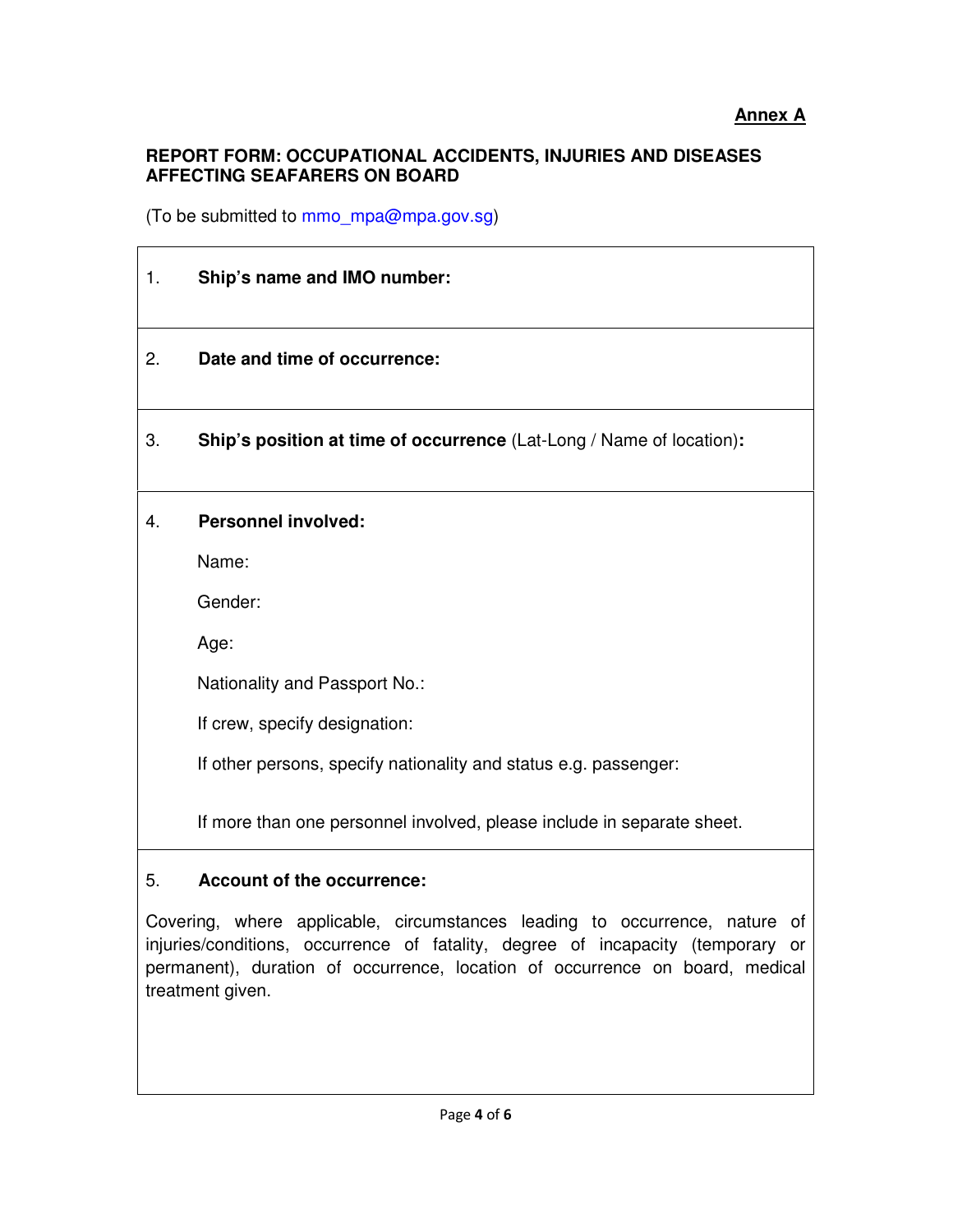6. **Indicate any immediate action taken in response to the occurrence:** 

7. **Any other relevant information (including statements from witnesses):** 

8. **Declare whether all statutory requirements were in order prior to the occurrence; otherwise provide details of the non-compliance(s) and actions taken:**